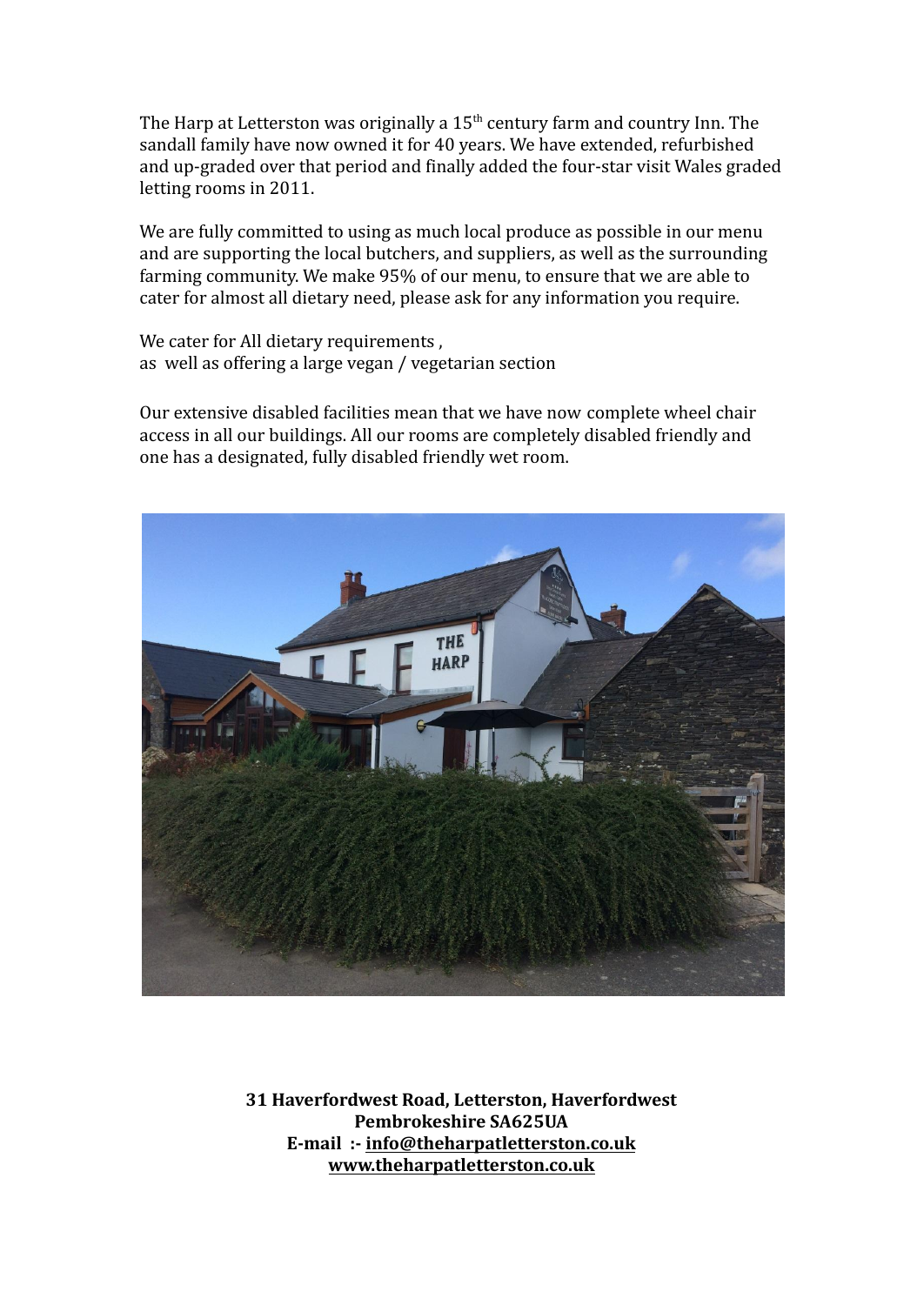## **face book :- the harp Letterston**

#### **Harp Starters**

| <b>Trio of Fish Terrine</b>                                                                                                                                                 | £8.55  |
|-----------------------------------------------------------------------------------------------------------------------------------------------------------------------------|--------|
| Smoked sea trout, lobster and salmon, with fresh herbs, wrapped in smoked salmon                                                                                            |        |
| <b>Traditional Soup of the day</b><br>Served with a crusty roll                                                                                                             | £5.95  |
|                                                                                                                                                                             |        |
| <b>Prawn Cocktail Stack</b><br>Delicate prawns, served in The Harp's Marie Rose sauce, made with mayonnaise,<br>lemon juice, Worcester sauce and pureed, sweetened tomatoes | £7.65  |
| <b>Crispy Whitebait</b><br>Deep fried whitebait, served with a dill mayonnaise and buttered, granary bread                                                                  | £6.95  |
| <b>Crusty Garlic Bread</b>                                                                                                                                                  |        |
| Without cheese                                                                                                                                                              | £4.55  |
| With melted mozzarella cheese                                                                                                                                               | £4.95  |
| Smooth Chicken Liver & Cognac Pâté<br>With toasted granary bread                                                                                                            | £6.95  |
| <b>Creamy Garlic Mushrooms</b><br>Garlic, cream, and fresh mushrooms, in a puff pastry case, a perfect combination                                                          | £6.95  |
| <b>Creamy Mussels</b><br>Mussels, fresh chilli, garlic and onion in a white wine cream sauce                                                                                | £10.95 |
| <b>Sizzling Tiger Prawns</b>                                                                                                                                                | £10.95 |
| King prawns cooked in garlic butter and served on a hot plate to make them sizzle                                                                                           |        |

### **Side Dishes**

| Bowl of crisp salad                               | £2.95           | <b>Nachos</b>                            | £4.50 |
|---------------------------------------------------|-----------------|------------------------------------------|-------|
|                                                   |                 | Topped with sour cream, salsa and cheese |       |
| Deep fried onion rings                            | £2.95           |                                          |       |
| <b>Roll and butter</b>                            | 70 <sub>p</sub> | Oven baked garlic bread                  |       |
|                                                   |                 | Without cheese                           | £4.55 |
|                                                   |                 | With melted mozzarella cheese            | £4.95 |
| <b>Chicken chunks</b>                             | £6.00           | <b>Extra chips or potatoes</b>           | £2.50 |
| 10 chicken chunks served with<br>sweet chilli dip |                 | <b>Extra portion garlic mushrooms</b>    | £2.50 |

**Dirty fries** Chips topped with mozzarella cheese, sour cream and chilli mince £5.00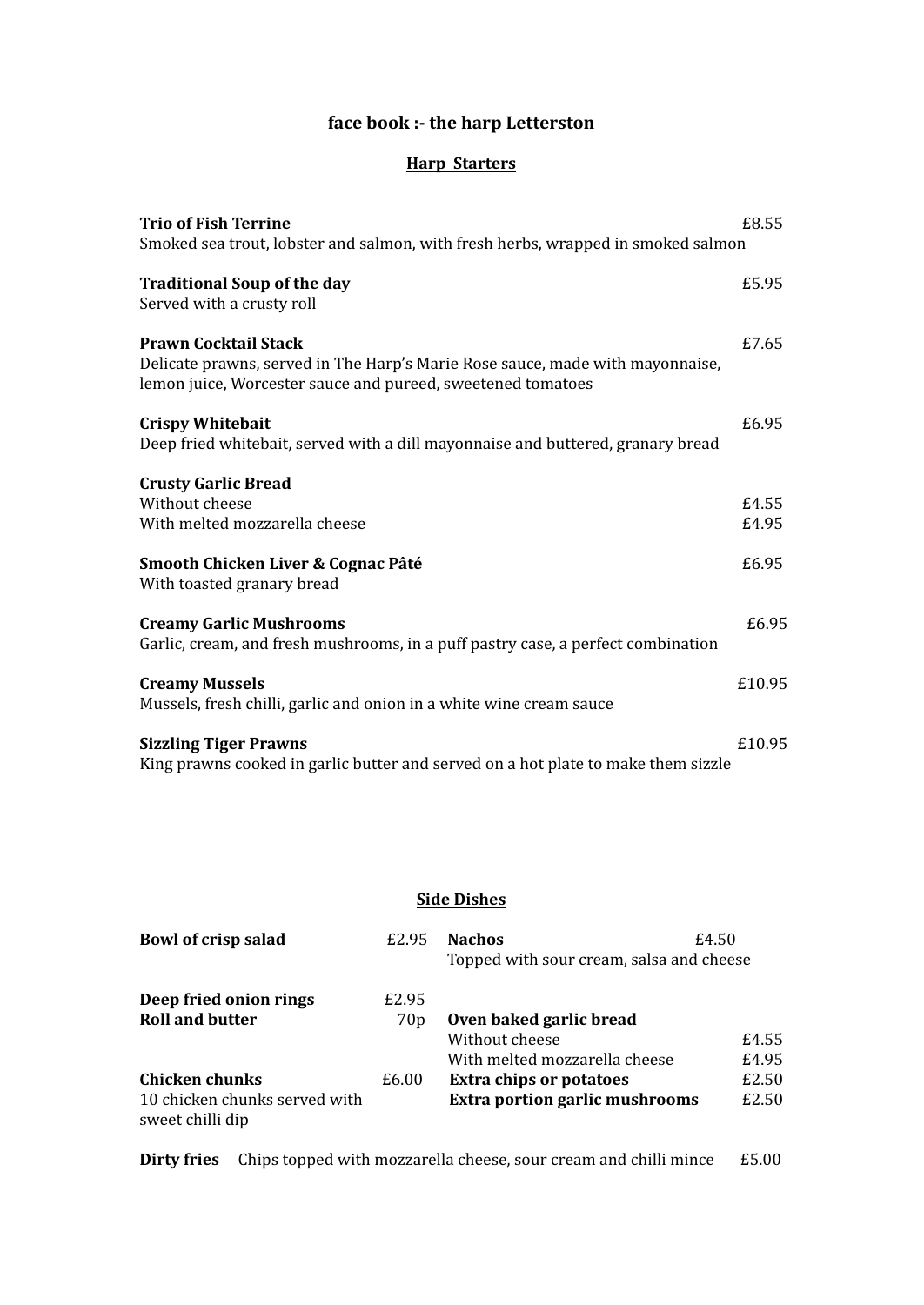# **Main Dishes Traditional Oven Baked Beef Lasagne** £12.95 A homemade recipe of prime local beef, with layers of pasta coated with Béchamel sauce **Cold Home Baked Ham** £10.95 Cooked on the premises **1/2lb BLT Burger** £9.95 1/2lb beef patty, in a sour dough bun with bacon, lettuce and tomato. Chips on the side **1/2lb** Cheese Burger **2006 2006 2006 2006 2006 2006 2006 2006 2006 2006 2006 2006 2006 2006 2006 2006 2006 2006 2006 2006 2006 2006 2006 2006 2006 2006 2006 2006 200** 1/2lb beef patty, in a sour dough bun, and topped with cheese. Chips on the side **Chicken and Welsh Leek Pancake** £12.95 Homemade pancake -topped with melted cheese **Cheese and Tomato Pizza** £10.95 Homemade pizza base, layered with rich tomato sauce topped with cheese and slices of tomato **Ham and Mushroom Pizza** £10.95 Homemade pizza base, layered with rich tomato sauce topped with cheese and fresh ham and mushrooms **Meat feast Pizza** £12.50 Homemade pizza base, layered with rich tomato sauce topped with cheese ham , pepperoni , chorizo sausage and onion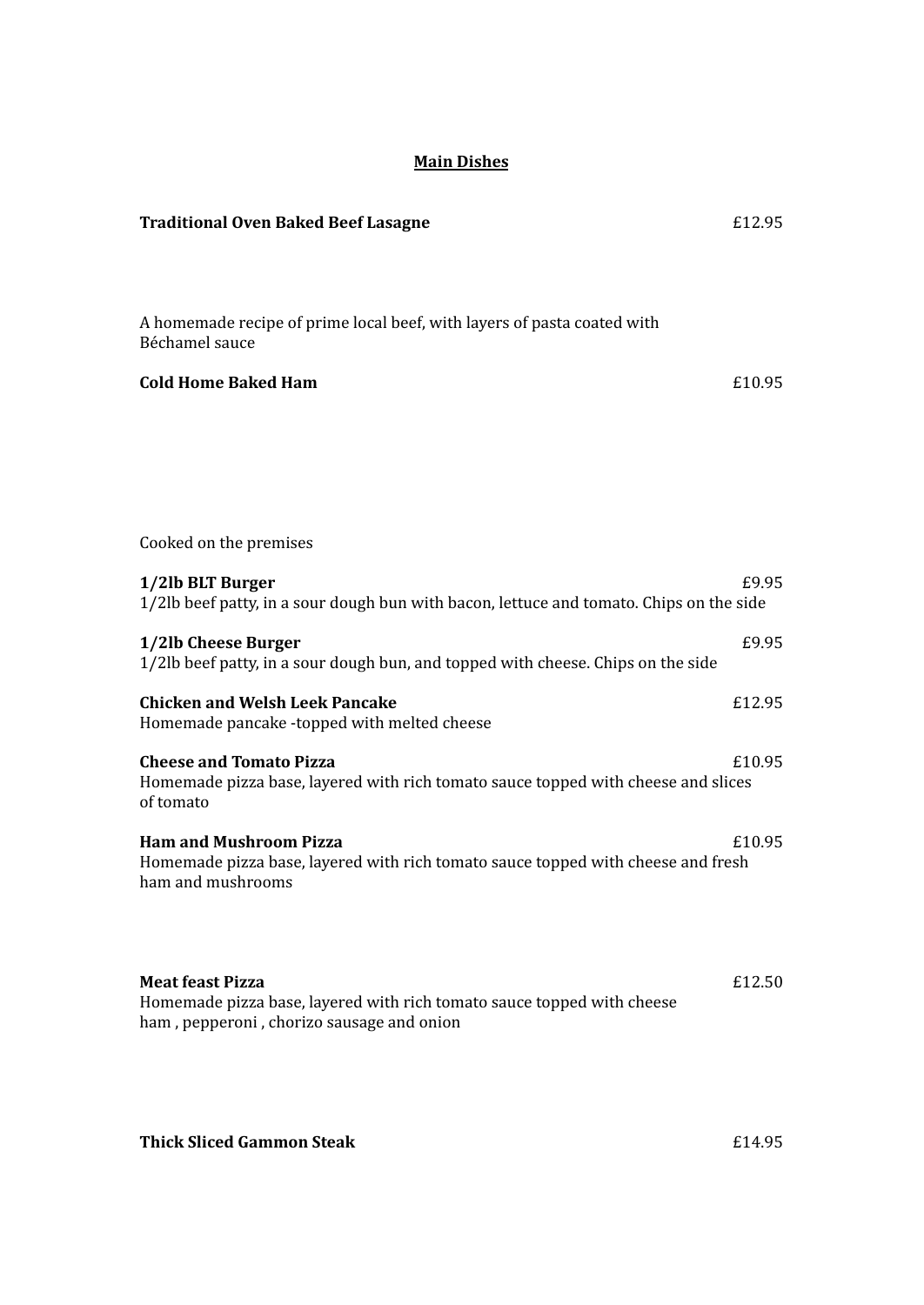Served with either egg or pineapple or both

### **Steaks and Grills**

| <b>12oZ Sirloin steak</b>                                                                | £22.95 |  |  |
|------------------------------------------------------------------------------------------|--------|--|--|
| 12oZ Rib-Eye Steak                                                                       | £23.95 |  |  |
| 12oZ Rump Steak                                                                          | £19.95 |  |  |
| <b>Mixed Grill</b><br>Includes gammon, pork sausage , lamb chop, rump steak, pork steak. | £22.95 |  |  |
| All steaks come with mushrooms and onion rings as a garnish                              |        |  |  |
| <b>Peppercorn Sauce</b>                                                                  | £3.50  |  |  |
| <b>Diane Sauce</b>                                                                       | £3.50  |  |  |
| <b>Garlic Butter</b><br><b>Basket meals</b>                                              | £3.50  |  |  |
| <b>Chicken chunks and Chips</b>                                                          | £10.00 |  |  |
| <b>Chicken and chips</b>                                                                 | £10.00 |  |  |
| <b>Sausages and chips</b> (pork and beef /or vegetarian options)                         | £8.00  |  |  |
| Home-made curries                                                                        |        |  |  |

| <b>Creamy Chicken Korma</b><br>A coconut based mild curry                 | £13.95 |
|---------------------------------------------------------------------------|--------|
| Chicken Tikka-Masala<br>A tomato based, medium hot, curry                 | £13.95 |
| Chicken Jalfrazi<br>Medium hot, tomato based                              | £14.50 |
| <b>Chicken Green Thai</b><br>A cream based, green chili and peppers curry | £14.95 |
| <b>Chicken Red Thai</b><br>A spicy cream based, fresh red chili curry     | £14.95 |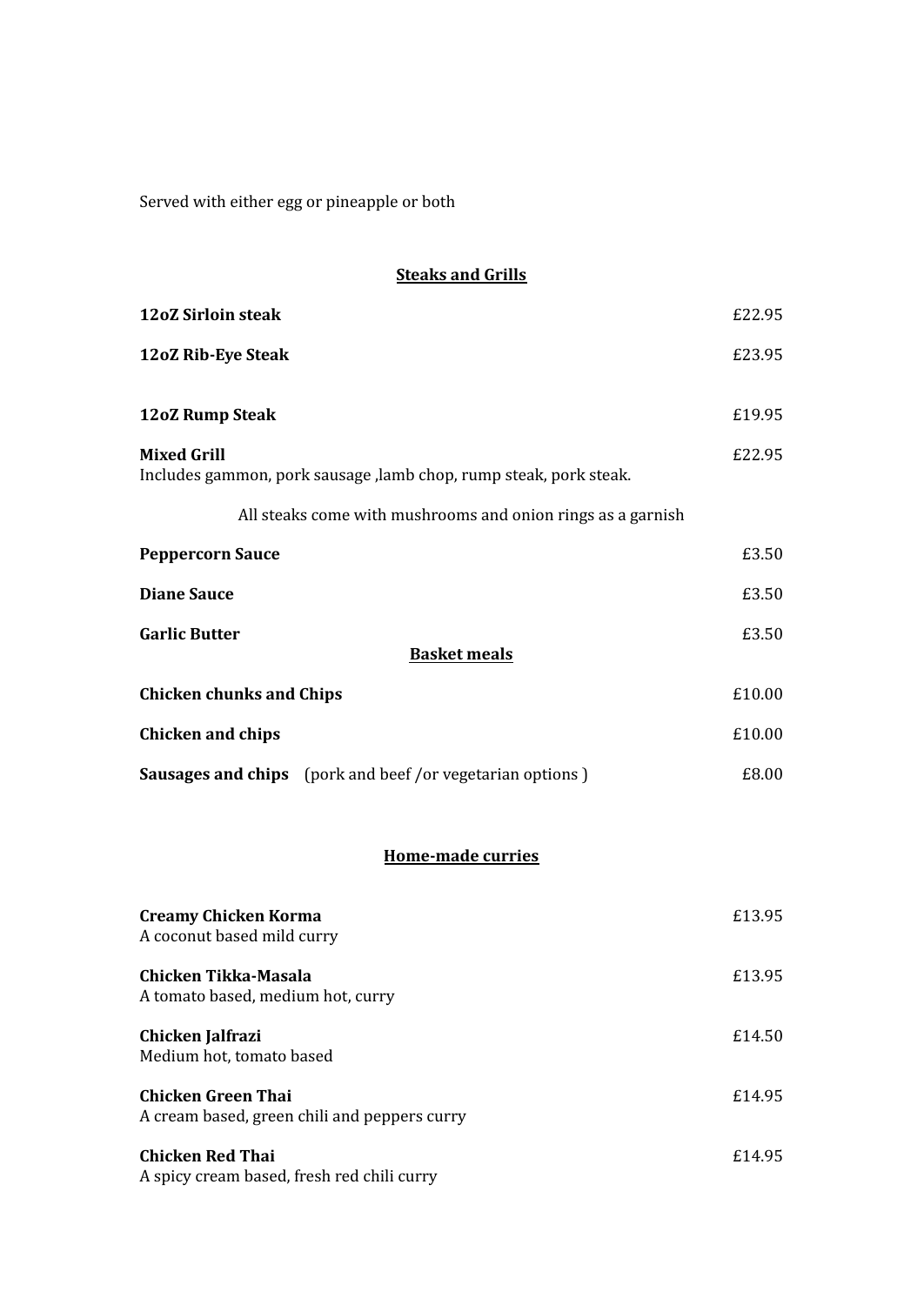| All can be served with rice / chips or $\frac{1}{2}$ rice or $\frac{1}{2}$ chips                                           |        |
|----------------------------------------------------------------------------------------------------------------------------|--------|
| We can substitute king prawns in any of our curries for an additional £3.00                                                |        |
|                                                                                                                            |        |
| <b>Seafood</b>                                                                                                             |        |
| <b>Extra Large Battered Cod</b>                                                                                            |        |
| with our own homemade batter                                                                                               | £13.95 |
|                                                                                                                            |        |
|                                                                                                                            |        |
|                                                                                                                            |        |
| <b>Salmon and Cod Fishcakes</b><br>Flakes of salmon and cod, coated in breadcrumbs and served with a dill mayonnaise       | £13.75 |
| <b>Whole Tail Breaded Scampi</b>                                                                                           | £13.95 |
| <b>Seafood Lasagne</b><br>Layers of pasta, covered in béchamel sauce, with salmon, cod, prawns, and seasonal<br>vegetables | £13.95 |
| <b>Smoked Salmon and Greenland Prawn Salad</b>                                                                             | £14.50 |
| <b>Vegetarian/Vegan section</b>                                                                                            |        |
| The Harp Vegetable Lasagne (v)<br>Made with layers of oven baked vegetables, pasta and béchamel sauce,                     | £13.95 |
| Closed Cup Mushroom & Welsh Leek Pancake(v)                                                                                | £13.95 |
| With double cream and finished with melted cheese                                                                          |        |
| Vegetable Tikka curry (vegan)                                                                                              | £14.95 |
| Italian Aracini balls (v)<br>Spicy tomato, green lentil and 0spinach, or wild mushroom                                     | £14.95 |
| Beetroot falafel (vegan) on a tomato and basil sauce                                                                       | £13.95 |
| Goats Cheese Aracini balls (v)                                                                                             | £13.95 |
| Vegetarian burger (v) with fresh salad and in a sour dough bun                                                             | £9.95  |

**Chicken Madras** £14.50

hot, tomato based (can be made hotter on request )